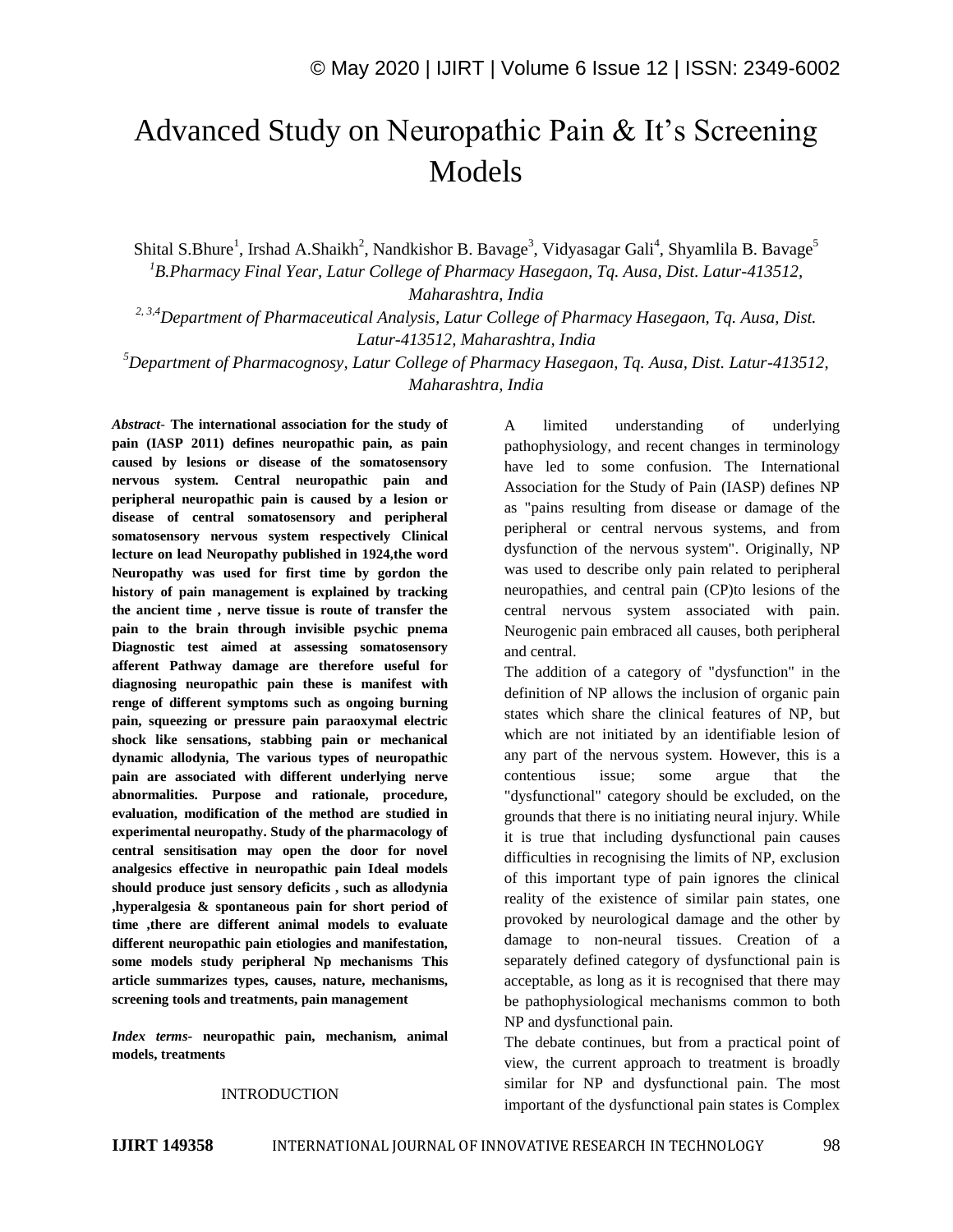Regional Pain Syndrome (CRPS, formerly known as Reflex Sympathetic Dystrophy, RSD)

## PHYSIOLOGY OF PAIN PERCEPTION

- **Transduction**
- Transmission
- Modulation
- Perception
- Interpretation
- Behavior

## Endogenous opioid and cannabinoid systems

It is generally accepted that opioids are less effective in relieving neuropathic pain than inflammatory pain. Although, the exact extent of this is controversial, the balance of evidence supports the view of an unfavourable (right) shift in the dose response function for opioids in neuropathy. There are a number of plausible explanations for this observation, including a loss of peripheral opioid effects, loss of spinal opioid receptors and increased activity in physiological opioid antagonists systems (Fig. 6).

| Inflammation                 | Nerve injury                  |
|------------------------------|-------------------------------|
| . Increased potency          | · Decreased potency           |
| - Additional peripheral site | . No peripheral effects       |
| of action                    | . Loss of spinal receptors    |
| . No increase in CCK         | · Increased expression of CCK |
| expression                   | mRNA and CCK, receptor        |

Fig 6 Mechanisms of opioid resistance in neuropathic pain: comparison of the effects of inflammation and nerve injury on features of the opioid system



Fig 7 Preservation of cannabinoid CB1 receptors in the dorsal horn after dorsal rhizotomy: sections A and B are transverse sections of rat lumbar spinal cord taken from animals which had undergone dorsal rhizotomy. Section A was immunostained for cannabinoid CB1 receptors and there is no significant effect of dorsal rhizotomy. Section B was immunostained for the lectin IB4 (a marker of the GDNF dependent class of primary afferent nociceptor), the loss of IB4 staining ipsilateral to the dorsal rhizotomy indicates adequate degeneration of primary afferent nociceptors. After similar nerve injury, there is a considerable loss of μ-opioid receptor binding (scale bar 100 μm). Adapted from Farquhar-Smith and colleagues*.* 40

## EXPERIMENTAL NEUROPATHY

#### Purpose and Rationale

Partial injury to somatosensory nerves sometimes causes causalgia in humans. Causalgia is characterized by spontaneous burning pain combined with hyperalgesia and allodynia and usually follows an incomplete peripheral nerve injury. Allodynia, a pain sensation due to normally innocuous stimulation, is a particularly troublesome symptom in patients. Bennet and Xie (1988) described a peripheral neuropathy due to nerve constriction in the rat that produces disorders of pain sensation like those seen in man. This method with slight modifications was used by Davar et al. (1991), Mao et al. (1992), Munger et al. (1992), Yamamoto and Yaksh (1992), Tal and Bennet (1993) and reviewed by Bennett (1993).

#### Procedure

Anesthesia is induced in male Sprague-Dawley rats by inhalation with halothane 4% and maintained at a concentration of 2–3% as needed. After a local incision, the biceps femoralis of each leg is bluntly dissected at midtigh to expose the sciatic nerve. Each nerve is then mobilized with care taken to avoid undue stretching. Four 4-0 chromic gut sutures are each tied

The maximum hyperesthesia occurs between 7 and 14 days after nerve ligation. Before intrathecal injection of the drug or vehicle, the hind paws are tested 3 times alternatively with 5-min intervals as the baseline data. The left and right test sequence is carried out at 5, 15, 30, 60 and 90 min after injection.

#### Evaluation

The mean  $\pm$ SEM of the paw withdrawal latency (PWL) is plotted. To analyze the magnitude of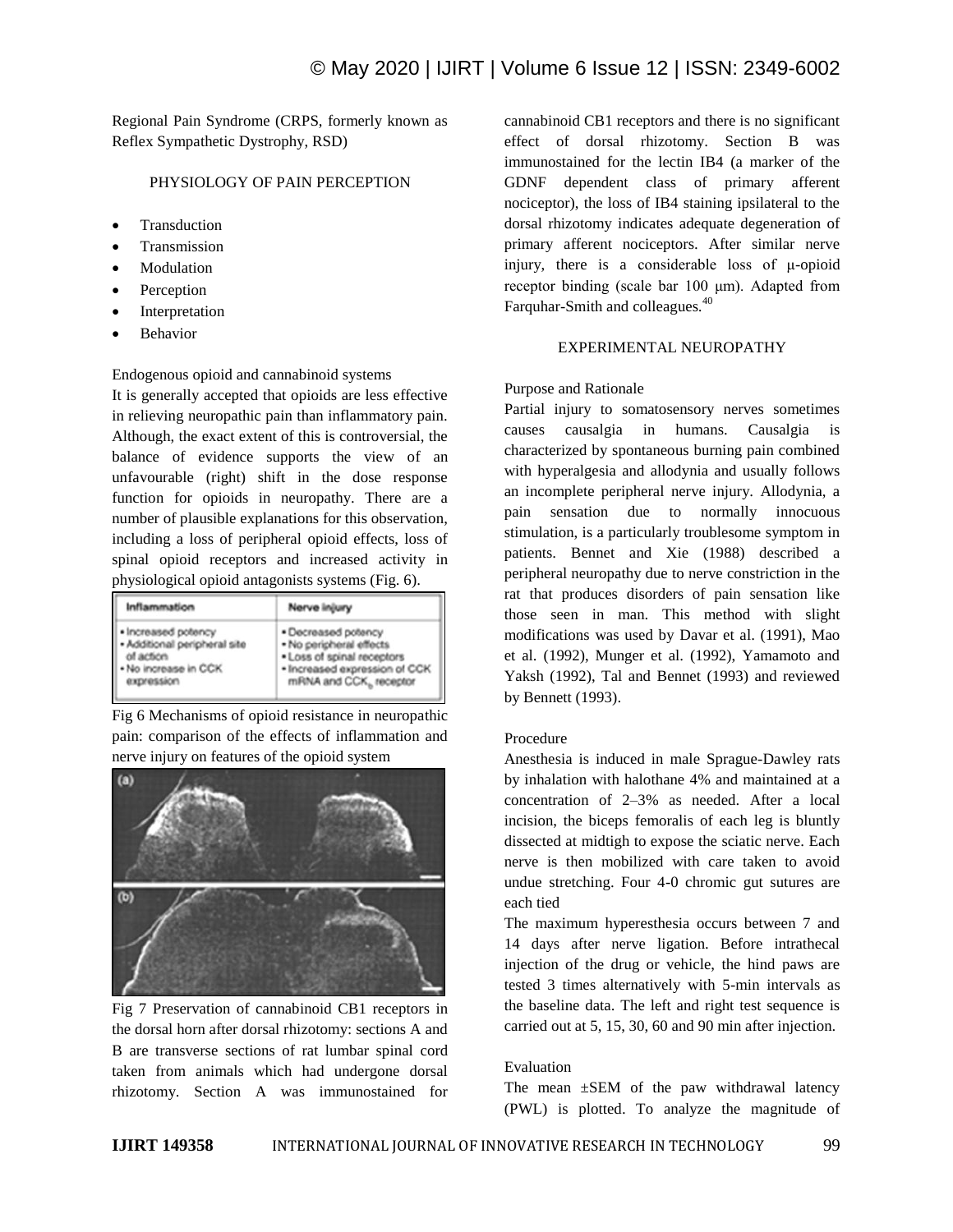hyperesthesia, the difference score (DS) is calculated by subtraction the maximum PWL of the control side (left side) from the maximum PWL of the affected side (right side). Maximum PWL is defined as the PWL which was the maximum during the first 30 min after injection. To analyze the drug effects in hyperesthetic rats, the dose is plotted against the change in DS (post-drug difference score minus predrug difference score).

#### Modifications of the Method

The first animal model of painful neuropathy was reported by Wall et al. (1979a,b).The sciatic nerve of rats or mice was sectioned and either tied or implanted in a polyethylene tube sealed at its far end. Moreover, in one modification also the saphenous nerve was cut, such that the hind paw was completely denervated. This procedure which is known as the neuroma model is believed to replicate the human syndromes seen after amputation (phantom pain) or after nerve transaction in an intact limb (anesthesia dolorosa). Within several days, the animals begin to self-mutilate the hindpaw on the side of the nerve transection: a behavior named 'autotomy'. Seltzer et al. (1990) ligated only one half of the sciatic nerve in rats unilaterally. The withdrawal thresholds to repetitive von Frey hair stimulation at the plantar side were decreased bilaterally as were the withdrawal thresholds to CO2 laser heat pulses. The contralateral phenomena resemble the 'mirror image' pains in humans with causalgia. DeLeo et al. (1994) performed cryoneurolysis of the sciatic nerve in the rat using a cryoprobe cooled to  $-60$  °C in a 30/5/30 s freeze-thaw-freeze sequence. Autotomy was observed after 4 to 14 daysKim and Chung (1992) described an experimental model for peripheral neuropathy produced by segmental spinal nerve ligation in the rat. Either both the L5 and L6 spinal nerves and the L5 spinal nerve alone of one side of the rat were tightly ligated. Zochodne et al. (1994) induced a segmental chronic pain syndrome by lumbar intrathecal NMDA infusion.

## ANIMAL MODELS OF NEUROPATHIC PAIN

Whereas the distinction between nociceptive and neuropathicpain has utility, in the actual clinical setting, the mechanisms are often intertwined (e.g., back pain with radiculopathy). Fortunately, however,

this need not be the case with regard to animal models. A great advance in the study of neuropathic pain emanated from the discovery that placement of loose chromic ligatures on the sciatic nerve in rat brought about behavior that appeared analogous to human neuropathic pain conditions (Bennett and Xie, 1988). The rats engaged in protective behavior and had lowered thresholds to heat, cooling, and mechanical stimuli.

Subsequent work indicated that an idiosyncratic immune-mediated response to the chromic suture played a major role in the development of the model (Maves et al., 1993). The nerve swelled, leading to nerve compression and axotomy. But can an axotomy by itself induce pain? The answer is unequivocally yes. Chung and colleagues (Kim and Chung, 1992) devised a now frequently used model in rat whereby one or more spinal nerves that innervates the foot is cut (SNL model in Figure 1A). A substantial innervation of the foot remains, reflecting input from the adjacent spinal nerves. This remaining innervation allows tests for hyperalgesia to be undertaken. A simple axotomy provides a foundation by which to study mechanism in diseases where axotomy is part of the disease process. Some of the common traumatic nerve injury models are illustrated in Figure 1A. These injuries lead to hyperalgesia (Figures 1B and 1C).



Figure 1. Animal Models of NeuropathicPain(A) Four different nerve injury models are shown. In the spinal nerve ligation (SNL) model, one or more spinal nerves going to the foot are ligated and cut (Kim and Chung, 1992). In the partial sciatic ligation (PSL) model, a portion of the sciatic nerve is tightly ligated (Seltzer et al., 1990). The chronic constriction injury (CCI) model involves placement of four loose chromic-gut ligatures on the sciatic nerve. An immune response to the sutures leads to nerve swelling and nerve constriction. In the spared nerve injury (SNI) model, the common peroneal and tibial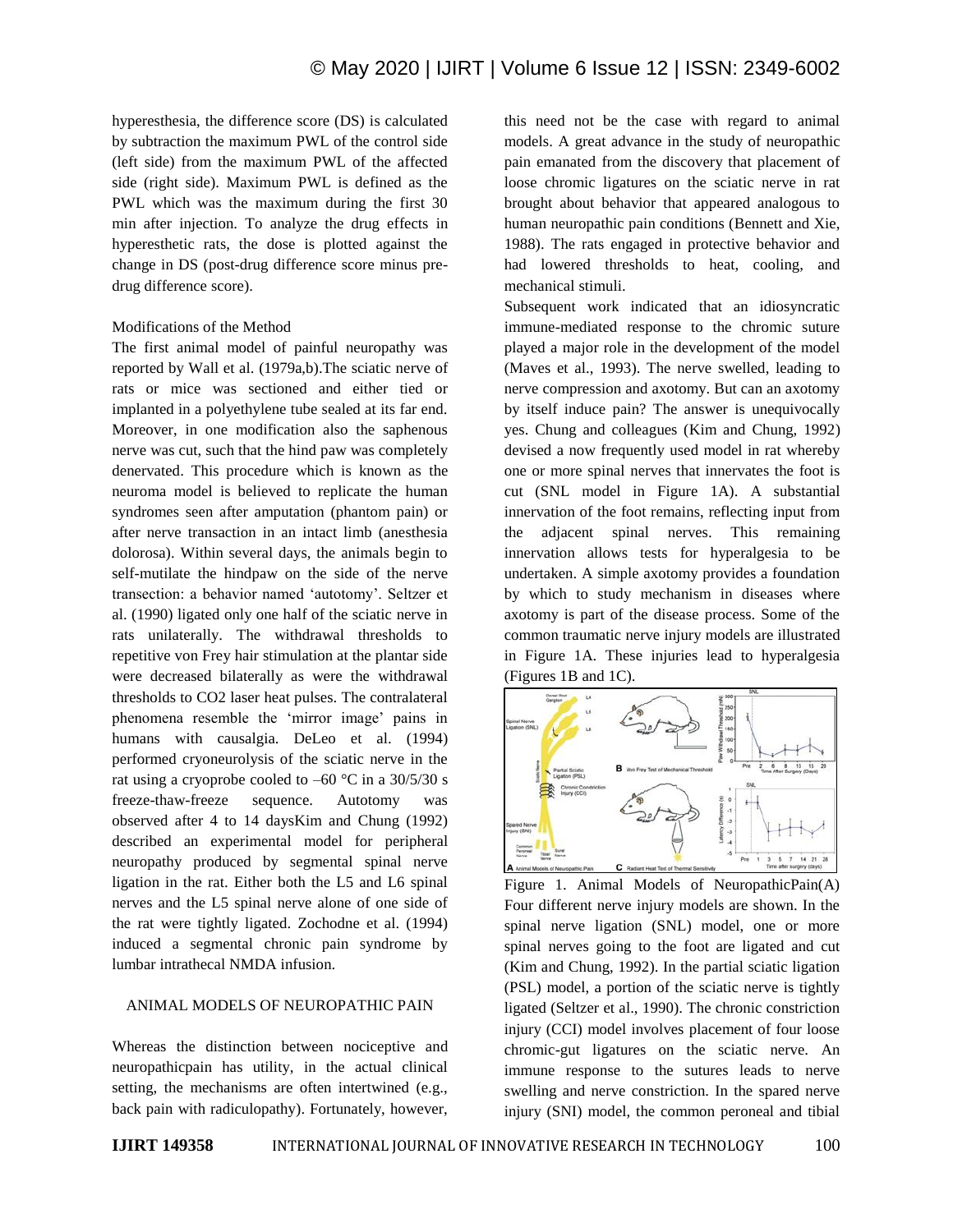nerves are cut, sparing the sural nerve (Decosterd and Woolf, 2000). In each model, only a portion of the afferents going to the foot are lesioned.(B and C) Each of these nerve injury models leads to hyperalgesia, which is manifest by enhanced responses to mechanical, heat, and/or cooling stimuli. (B) To test for mechanical hyperalgesia, Von Frey monofilaments with different bending forces are applied to the plantar surface of the foot. The threshold force for paw withdrawal decreases dramatically after the nerve injury (adapted with permission [Li et al., 2000]). (C) To test for heat hyperalgesia, a radiant heat source is focused onto the plantar surface of the foot, and the reaction time for paw withdrawal is measured. The difference in reaction time between the ipsilateral and contralateral foot is calculated. After the SNL, the withdrawal of the ipsilateral foot is faster than the contralateral foot (negative latency difference), indicating the presence of heat hyperalgesia (adapted from Kim and Chung [1992] reprinted from Pain, pp. 355–363, copyright 1992, with permission from the International Association for the Study of Pain).Data are presented as mean  $\pm$  SEM.

#### Secondary Hyperalgesia and Central Sensitization

A starting place in understanding neuropathicpain is to consider what happens with injury to nonneural tissues. Skin injury produces ongoing pain and two types of hyperalgesia: primary and secondary (Meyer et al., 2006). Primary hyperalgesia occurs at the site of tissue injury and is mediated in part by sensitization of primary afferent nociceptors. This is reflected by increased responses to heat stimuli, for example. Secondary hyperalgesia occurs in the uninjured tissue surrounding the site of injury and is thought to be due to sensitization in the central nervous system. Secondary hyperalgesia is characterized by hyperalgesia to mechanical, but not heat, stimuli. This mechanical hyperalgesia is comparable to the hyperalgesia seen in patients with neuropathicpain. Two types of mechanical hyperalgesia are observed: pain to light-stroking stimuli (i.e., allodynia) and enhanced pain to punctate stimuli.

In the second study, a fine electrode was placed into the superficial peroneal nerve (Torebjörk et al., 1992). Electrical intraneural microstimulation produced a nonpainful tactile percept that was referred to a small zone on the top of the foot. Capsaicin was injected adjacent to this area so that the zone of secondary hyperalgesia overlapped the area of referred sensation. Microstimulation after the injection produced a painful percept. Because this stimulation bypasses any peripheral sensitization processes at the cutaneous receptor, this experiment also provides evidence for altered central processing of mechanoreceptor input. Additional studies have shown that the tactile pain arises from central sensitization to the inputs of Aβ fibers, whereas the punctate hyperalgesia is due to a central sensitization to the inputs of capsaicin-insensitive Aδ nociceptors (Magerl et al., 2001).

The tactile fibers have known convergence onto dorsal horn cells that in addition receive inputs from nociceptive primary afferents. The inputs from the nociceptors in the injury zone are presumed to sensitize these so-called wide-dynamic range neurons and thereby enhance the synaptic efficacy of the tactile fibers. Nociceptive-specific neurons (dorsal horn neurons in lamina I) may be sensitized in similar fashion.

Where Do the Abnormal Signals in NeuropathicPainOriginate?

As shown in Figure 2, multiple sites along the neural axis are altered after nerve injury. Abnormalities occur in the injured and uninjured afferents supplying the affected region. Central sensitization, similar to that discussed above following tissue injury, is observed. In addition, changes in descending control systems have been reported. Finally, an immune response, both peripherally and centrally, is observed.



Figure 2. A Spinal Nerve Injury Leads to Alterations at Many Sites along the Neural Axis for PainEight different sites of pathophysiological changes are shown.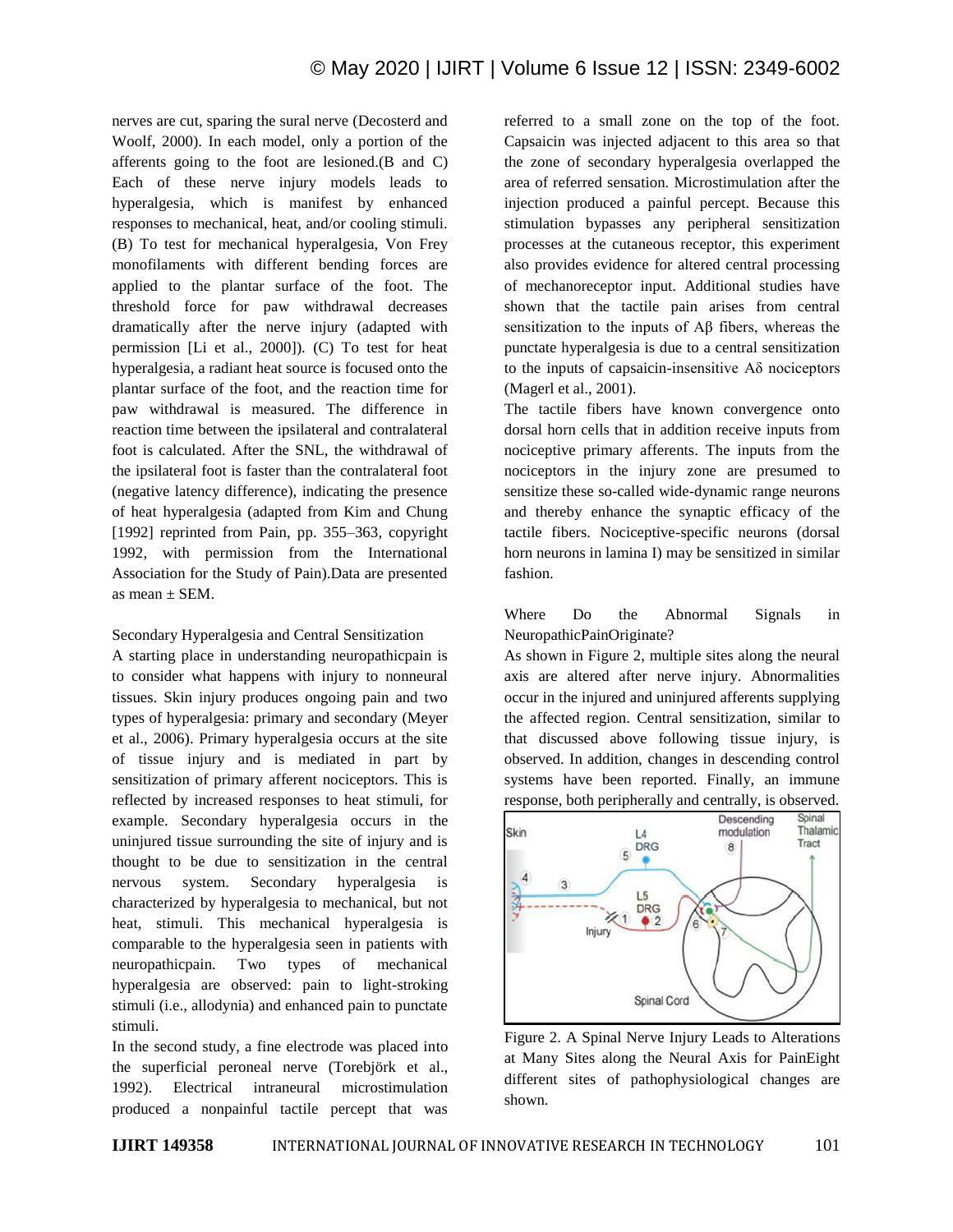- 1. Spontaneous neural activity and ectopic sensitivity to mechanical stimuli develops at the site of nerve injury.
- 2. The expression of different molecules in the dorsal root ganglion of the injured nerve is up- or downregulated, reflecting the loss of trophic support from the periphery. Spontaneous neural activity develops in the dorsal root ganglia.
- 3. The distal part of the injured nerve undergoes Wallerian degeneration, exposing the surviving nerve fibers from uninjured portions of the nerve to a milieu of cytokines and growth factors.
- 4. Partial denervation of the peripheral tissues leads to an excess of trophic factors from the partly denervated tissue that can lead to sensitization of primary afferent nociceptors.
- 5. The expression of different molecules in the dorsal root ganglion of the uninjured nerve is upor downregulated, reflecting the enhanced trophic support from the periphery.
- 6. Sensitization of the postsynaptic dorsal horn cell develops, leading to an augmentation of the response to cutaneous stimuli.
- 7. Activated microglial cells contribute to the development of this dorsal horn sensitization.
- 8. Changes in descending modulation of dorsal horn neurons also may contribute to the enhanced responsiveness of dorsal horn neurons.

## A Role for Primary Afferents

The importance of primary afferent inputs in neuropathicpain is strongly suggested by several pharmacological studies. For example, systemic administration of AM1241, a selective CB2 cannabinoid receptor agonist, results in reversal of signs of mechanical and thermal hyperalgesia following an SNL lesion (Ibrahim et al., 2003). Because CB2 is not expressed in the central nervous system, the effects are likely due to a peripheral mechanism.

# The Injured Afferent Hypothesis

The above evidence makes a clear case for the role of primary afferents, and one might assume that the culprit is the injured afferent itself. Indeed, much evidence favors this hypothesis. When nerve is injured a neuroma forms. The spontaneous activity and ectopic sensitivity to mechanical, thermal, and chemical stimuli that originate from the traumatic

neuroma have been well documented ( [Blumberg and Jänig, 1984] and [Devor, 2006a]). Clinical evidence has suggested that local-anesthetic blockade of an injured nerve in patients relieves pain, though no study, surprisingly, has really addressed this issue in a well-designed blinded fashion ( [Arner et al., 1990], [Burchiel et al., 1993], [Gracely et al., 1992] and [Koltzenburg et al., 1994]). Additional support for the role of injured afferents comes from experiments in the rat L5 SNL model in which anesthetics (Sukhotinsky et al., 2004) or tetrodotoxin (TTX) (Lyu et al., 2000) directed at the L5 ganglia reversed the neuropathic behavior.

## The Intact Nociceptor Hypothesis

According to this hypothesis, the intact nociceptors that survive injury and that innervate the region affected by the transected nerve fibers sensitize and have spontaneous activity. These changes in the intact nociceptors may induce ongoing pain and may account for certain aspects of hyperalgesia.

Following peripheral nerve lesions in primate and rodent models, spontaneous activity developed in uninjured, unmyelinated nociceptive afferents that shared the same innervation terrritory of the transectedfibers ( [Ali et al., 1999], [Djouhri et al., 2006] and [Wu et al., 2001]). Although the average discharge frequency was low (seven action potentials/5 min), the incidence of spontaneously active fibers was high (50%). Low rates of spontaneous activity may therefore assume importance if this phenomenon is occurring in large numbers of C fibers, in particular given the high convergence of C fiber input in the CNS. Consistent with this hypothesis is the observation that lowfrequency electrical stimulation in C fibers can lead to hyperalgesia in humans (Klede et al., 2003) and behavioral signs of hyperalgesia in rats (Wu et al., 2002). The development of spontaneous activity has also been observed in uninjured, myelinated afferents in the L4 dorsal root (Boucher et al., 2000), and this activity originated within the dorsal root ganglion.

CRPS is a striking disorder manifest by severe pain typically in an extremity. Patients typically have edema, hyperalgesia, and may even have a motor disability that is difficult to explain from a purely electrophysiological perspective. In certain of these patients, selective anesthetic blockade of the sympathetic nervous system leads to dramatic relief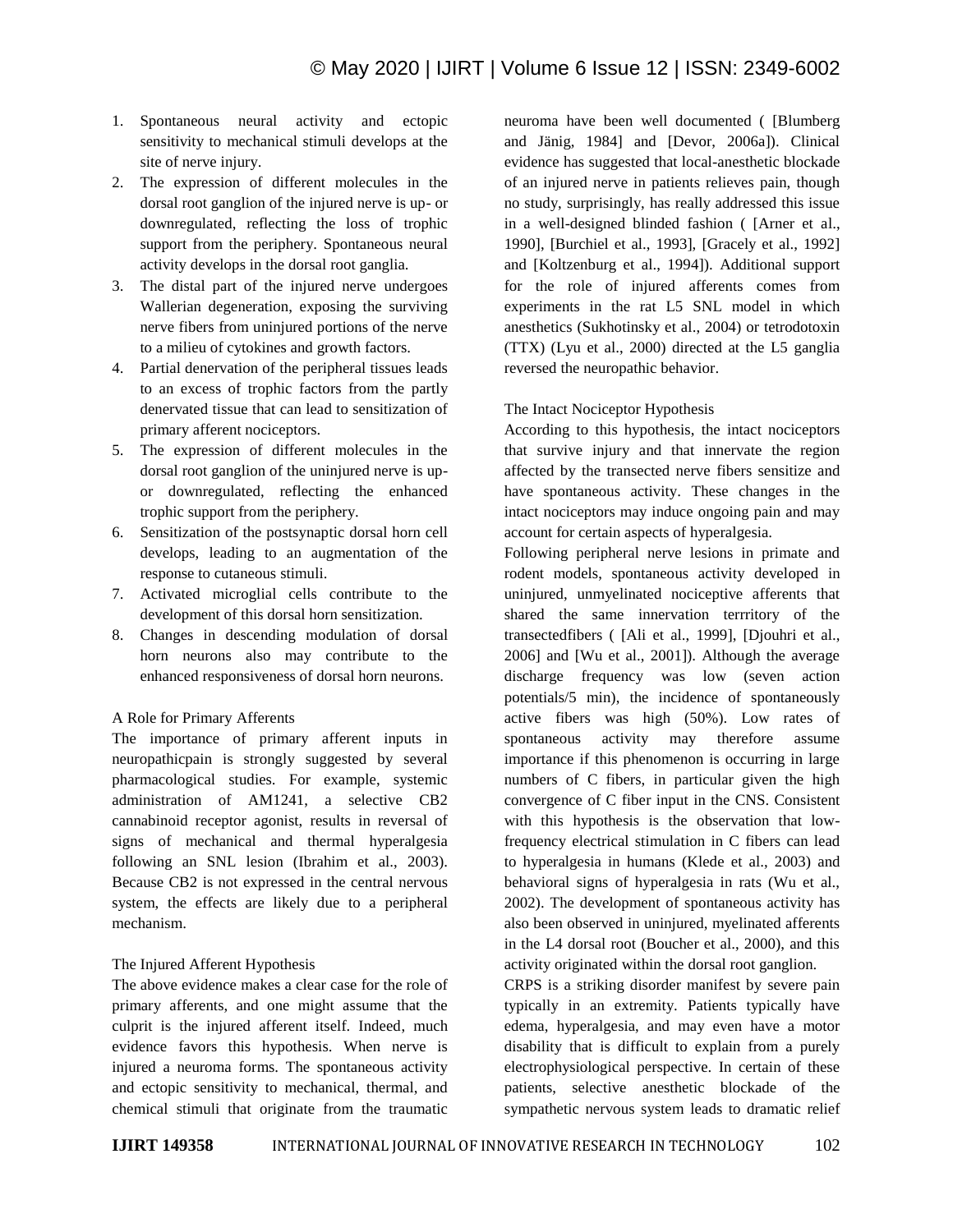of pain (sympathetically maintained pain, or SMP). Blockade of α-adrenergic receptor function with intravenous infusion of the antagonist phentolamine also leads to pain relief (Raja et al., 1991). In patients with SMP, in whom a sympathetic ganglion block was done to relieve pain and block release of norepinephrine, injection of physiological concentrations of norepinephrine evoked substantial pain (Figure 3A).



Figure 3. A Model for Sympathetically Maintained Pain

(A) After acutely relieving pain by performing a sympathetic block, norepinephrine in physiological concentrations was injected intradermally in a



Figure 3. A Model for Sympathetically Maintained Pain

blinded fashion into the previously hyperalgesic area. The norepinephrine injections into the affected, but not the unaffected, extremity produced pain. Norepinephrine does not induce pain in control subjects. These data suggest that the nociceptors are sensitized to catechols in patients with SMP (adapted with permission [Ali et al., 2000]). ACUC, area under curve.

(B) In primates, normal nociceptors do not respond to catechol administration. However, in a monkeyspinal nerve ligation model, nociceptors developed a response to the α1 adrenergic agonist phenylephrine administered topically to their receptive field (adapted and used with permission [Ali et al., 1999]). AP, action potentials.

(C) A model to account for SMP. After a partial nerve lesion, some afferent fibers still remain in the skin. Factors released in the skin induce the sympathetic efferents to sprout into more superficial areas of the skin (Yen et al., 2006). These factors also lead the nociceptors to express α1 adrenergic receptors. Now, the release of norepinephrine from the sympathetic terminals leads to activation of the nociceptive terminals, which accounts for the coupling of sympathetic activity with nociceptor responses.Data are presented as mean ± SEM.

In a primate model of neuropathicpain, an L6 SNL leads to hyperalgesia just as it does in rodent models (Carlton et al., 1994). About one-half of the afferents to the top of the foot are lost, and the other half reach the foot from the adjoining and putatively normal spinal nerves (Ali et al., 1999). More than 60% of the intact nociceptors had spontaneous activity (normally infrequently seen), and more than 50% had sensitivity to the select  $\alpha$ -adrenergic agonist phenylephrine (Figure 3B). These studies indicate that the mechanisms of SMP relate to an adrenergic sensitization of nociceptors (Figure 3C). Moreover, this chemical sensitization occurs in the intact nociceptors that survive a proximal nerve injury. Thus, SMP is a specific example of the importance of the intact nociceptors in the pathogenesis of a particular neuropathicpain disorder.

## The Role of Growth Factors

Trophic factors in the target tissue have an ongoing influence on sensory and motor fibers. Nerve injury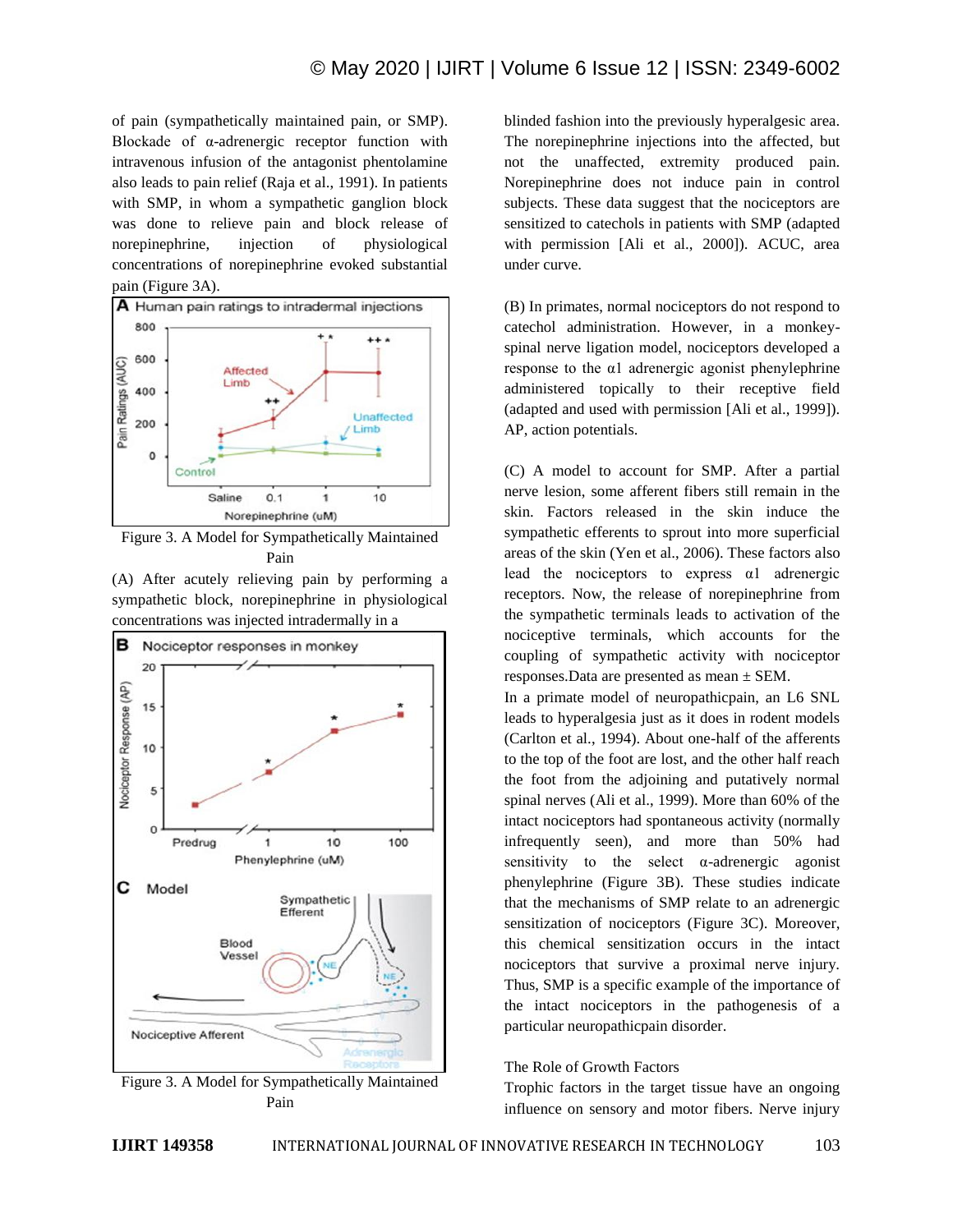induces changes in growth-factor expression (Griffin, 2006). The change in expression occurs in the tissue deprived of innervation (e.g., the skin), the Schwann cells affected by Wallerian degeneration (denervated Schwann cells), the DRG, and the dorsal horn. Of note, in the SNL model, the L5 root is lesioned, but the L4 root shares the innervation territory, the same Schwann cells, and has convergent input to dorsal horn cells served by the L5 afferents. Nerve injury leads to increased levels of NGF in the skin supplied by L4. The binding of this NGF to the Trk-A receptors on the L4 fibers leads to transport of NGF back to the L4 DRG. Evidence suggests that this increased level of NGF in the L4 DRG affects factors such as BDNF. Indeed, the changes in gene expression in the intact L4 DRG and the lesioned L5 DRG are quite different.

That channel function may strongly affect nociception has been further emphasized by the discovery of the genetic underpinnings of a striking neuropathicpain disorder known as erythromelalgia. Here, patients present with profound heat hyperalgesia and ongoing burning pain typically affecting the feet. The feet may also be intensely red, indicating profound vasodilation. Point mutations in the TTX-sensitive channel Nav1.7 account for the disorder (Figure 4). These mutations lead to a hypoexcitability in sympathetic neurons (accounting for the increased perfusion in the feet) and a hyperexcitability in small-sensory neurons (accounting for the pain and hyperalgesia) (Rush et al., 2006). Release of vasoactive peptides in the skin from the tonically active nociceptors may also contribute to the vasodilatation.



Figure 4. A Genetic Basis for Erythromelalgia

(A) Schematic of the Nav 1.7 voltage-gated sodium channel that is found exclusively in sensory and sympathetic neurons. A number of point mutations have been identified in this sodium channel in families of patients with erythromelalgia (Waxman and Dib-Hajj, 2005). The two mutations shown here produced single amino acid substitutions at the sites indicated.

(B) Whole-cell-patch-clamp recordings in transfected HEK293 cells revealed that these point mutations lead to an augmentation of the response of the channel to a slow depolarizing ramp (100 mV in 500 ms). These mutations would be expected to increase the excitability of the peripheral sensory neuron. (Adapted with permission [Cummins et al., 2004].Copyright 2004 by the Society for Neuroscience.).

## The Role of Central Sensitization

Central sensitization refers to the augmented response of central signaling neurons. Though thalamic and cortical levels may be involved, most attention has focused on the dorsal horn and in this review we will concentrate on this area. nociceptive inputs alter synaptic efficacy such that A-β mechanoreceptors acquire the capacity to evoke responses. Electrophysiological evidence for heterosynaptic sensitization has been shown in primate studies of dorsal horn cells where the response to light stroking of the skin was enhanced after capsaicin injection (Simone et al., 1991).



Figure 5. Central Sensitization Mechanisms Involved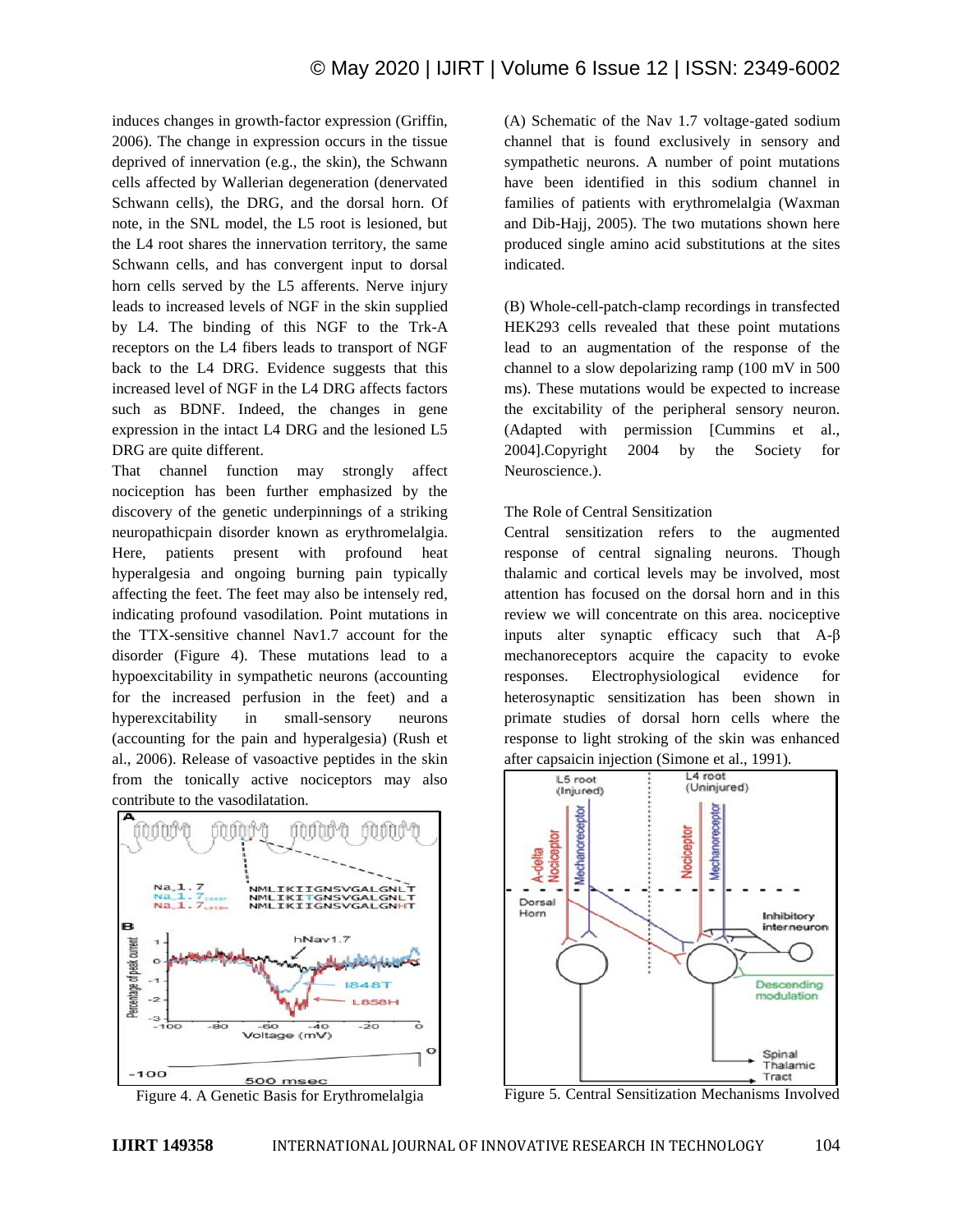in the Spinal Nerve Ligation ModelSpontaneous activity from the injured afferents (L5) and intact nociceptors (L4) may sensitize central pain-signaling neurons. The spontaneous activity in the L5 fibers is restricted to myelinated afferents. Nociceptive C fibers from L4 spontaneously discharge and may themselves be sensitized. The enhanced discharge of the primary afferents leads to augmented response of dorsal horn cells to nociceptor input and increased synaptic efficacy of inputs from mechanoreceptors (mechanism for allodynia). Alterations in descending modulation and inhibitory interneuron function also likely play a role.

Homosynaptic and heterosynaptic sensitization involve many mechanisms, but fundamentally these mechanisms come down to two processes: (1) increased release of excitatory neurotransmitter (e.g., glutamate, substance P) and/or (2) enhanced synaptic efficacy. These changes in turn may relate to several cellular mechanisms (Basbaum, 1999). These mechanisms may be considered in five categories: (1) presynaptic changes, (2) postsynaptic changes, (3) interneuron changes, (4) changes in descending modulation, and (5) immune/microglial mechanisms (discussed in the following section). Evidence suggests a role for each of these mechanisms in neuropathicpain. Long-term potentiation (LTP), a phenomenon that has received intensive study in the hippocampus, appears to apply to the dorsal horn to some degree. However, given the abnormal ongoing input of primary afferents documented after nerve injury, the acute central-sensitizing effects of primary afferents may have an ongoing role. Thus, both shortterm sensitization and LTP mechanisms likely apply. A role for long-term depression (LTD) in inhibitory cells is also considered below.

- 1. Presynaptic Mechanisms
- 2. Postsynaptic Mechanisms
- 3. Roleof Disinhibition Mechanisms
- 4. Descending Modulatory Mechanisms
- 5. Supraspinal Mechanisms
- 6. The Immune System and Neuropathic Pain
- 7. Peripheral Immune Mechanisms
- 8. Central Immune Mechanisms

#### TREATMENT FOR NEUROPATHIC PAIN

Treatments include,

Treating the underlying cause - if possible

- Medicines
- Physical treatments
- Psychological treatments

#### REFERENCES

- [1] Bennett GJ (1993) An animal model of neuropathic pain: a review. Muscle Nerve 16:1040–1048
- [2] Bennet GJ, Xie YK (1988) A peripheral neuropathy in the rat that produces disorders of pain sensation like those seen in man. Pain 33:87–108
- [3] Davar G, Hama A, Deykin A, Vos B, Maciewicz R (1991) MK- 801 blocks the development of thermal hyperalgesia in a rat model of experimental painful neuropathy. Brain Res 553:327–330
- [4] DeLeo JA, Coombs DW, Willenbring S, Colburn RW, Fromm C, Wagner R, Twitchell BB (1994) Characterization of a neuropathic pain model: sciatic cryoneurolysis in the rat. Pain 56:9–16
- [5] Gregg JM (1973) A surgical approach to the ophthalmic-maxillary nerve trunks in the rat. J Dent Res 52:392–395
- [6] Mao J, Price DD, Mayer DJ, Lu J, Hayes RL (1992) Intrathecal MK-801 and local anesthesia synergistically reduce nociceptive behaviors in rats with experimental peripheral neuropathy. Brain Res 576:254–262
- [7] Munger BL, Bennett GJ, Kajander KC (1992) An experimental painful peripheral neuropathy due to nerve constriction. ExperNeurol 118:204– 214 Seltzer Z, Dubner R, Shir Y (1990) A novel behavioral model of neuropathic pain disorders produced in rats by partial sciatic nerve injury. Pain 43:205–218
- [8] Vos BP, Strassman AM, Maciewicz RJ (1994) Behavioral evidence of trigeminal neuropathic pain following chronic constriction injury to the rat's infraorbital nerve. J Neurosci 14:2708–272
- [9] Wall PD, Devor M, Inbal R, Scadding JW, Schonfeld D, Seltzer Z, Tomkiewicz MM (1979a) Autotomy following peripheral nerve lesions: experimental anesthesia dolorosa. Pain 7:103–113
- [10]Wall PD, Scadding JW, Tomkiewicz MM (1979b) The production and prevention of